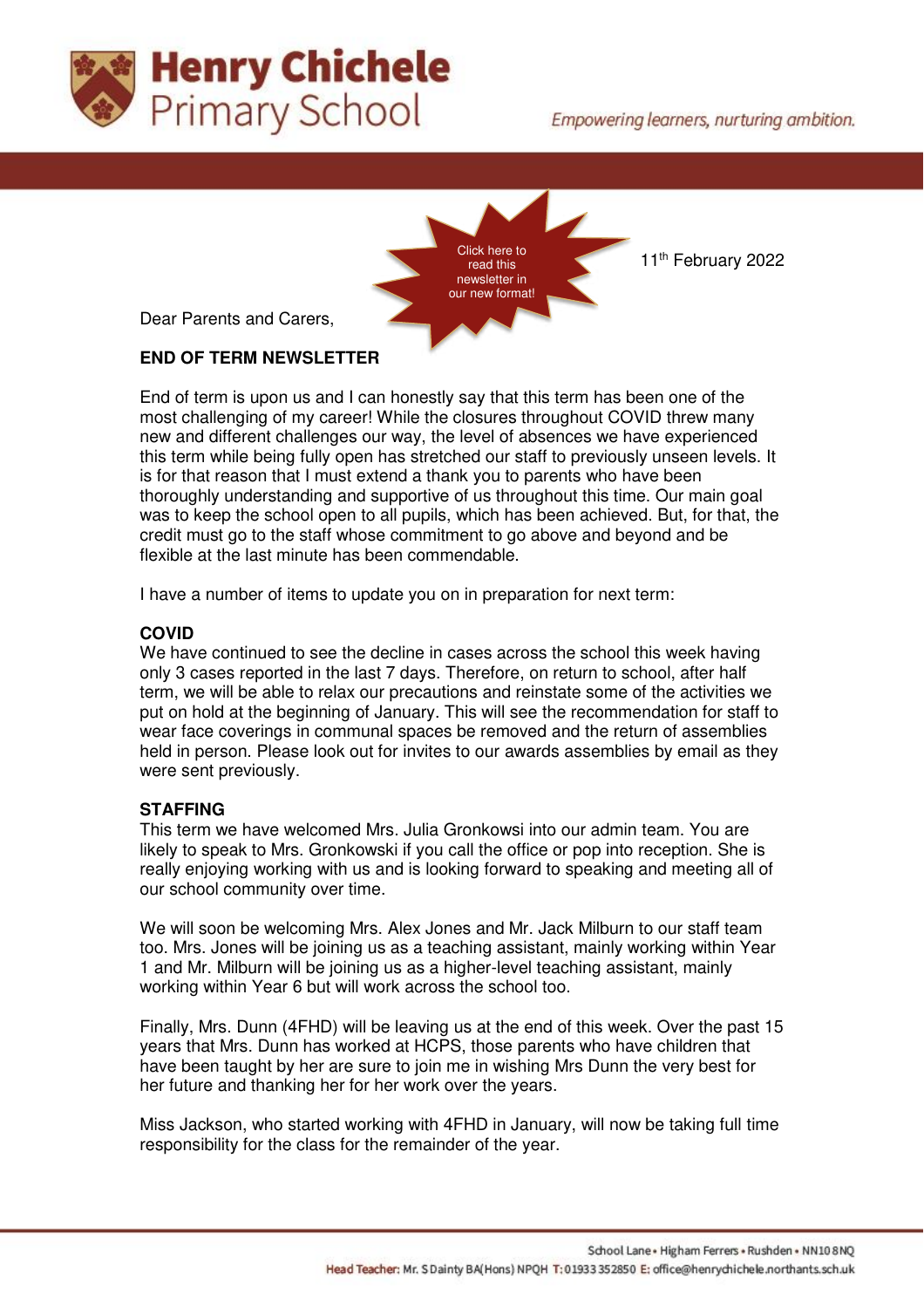

### **SWIMMING**

Year 4 have completed their sessions of swimming for this year. Our focus remains on providing targeted sessions to Year 5 and 6 children.

Those children in Year 6 who have been swimming this term will continue, unless they have been informed otherwise. During the first week back (23/02/2022) we will also be taking 5JW in order to complete an up to date assessment. On the third week (09/03/2022) we will take 5HK for an up to date assessment. From this we will communicate with the parents of the children that will continue to go swimming from Year 5 and 6 for the remainder of the year. Only Year 6 children will swim on the second week (02/03/2022) as the Year 5 children are on a trip to Hazard Alley.

Due to our location, we have to travel to a swimming pool in order to provide these lessons. We ask parents to contribute to the cost of the transport. We really do appreciate your contributions, which help to keep our swimming offer as high quality as it is.

For the past few weeks, we have also benefitted from an extra swim teacher who is a parent of children in our school, volunteering his experience and knowledge. This has enabled us to split children into smaller groups to even better target the progress of each child. We extend our huge thanks to Mr Tate for volunteering his time.

### **BEHAVIOUR CONSULTATION**

I am asking for any interested parents to form a consultation group regarding our behaviour policy. Our revised policy has been in place now since September. We would now like to gather your thoughts on a few of the details. Volunteers should be willing to

- read the policy in full,
- attend one or two meetings to discuss the content,
- provide honest feedback in a constructive manner, and
- contribute to the communication to all other parents on our findings.

If you are interested in being a part of this group, please complete [this online](https://forms.office.com/r/bKhnk5bTF4) form by **1pm on Monday 21st February** and I will be in contact with you early in the next term. Please bear in mind that we are looking for a relatively small but fair representative group of parents and therefore may need to control the number by earliest registration of interest. Thank you in advance.

### **SNACKS AT BREAKTIME**

We do encourage that children have a snack to eat at mid-morning breaktime. However, may we remind you that this snack should be a **healthy** snack only. Best examples of this would be a piece of fresh fruit or vegetable. Other examples of acceptable snacks include raisins, crackers and dried fruit. Crisps or chocolate are not accepted as part of our healthy snack initiative.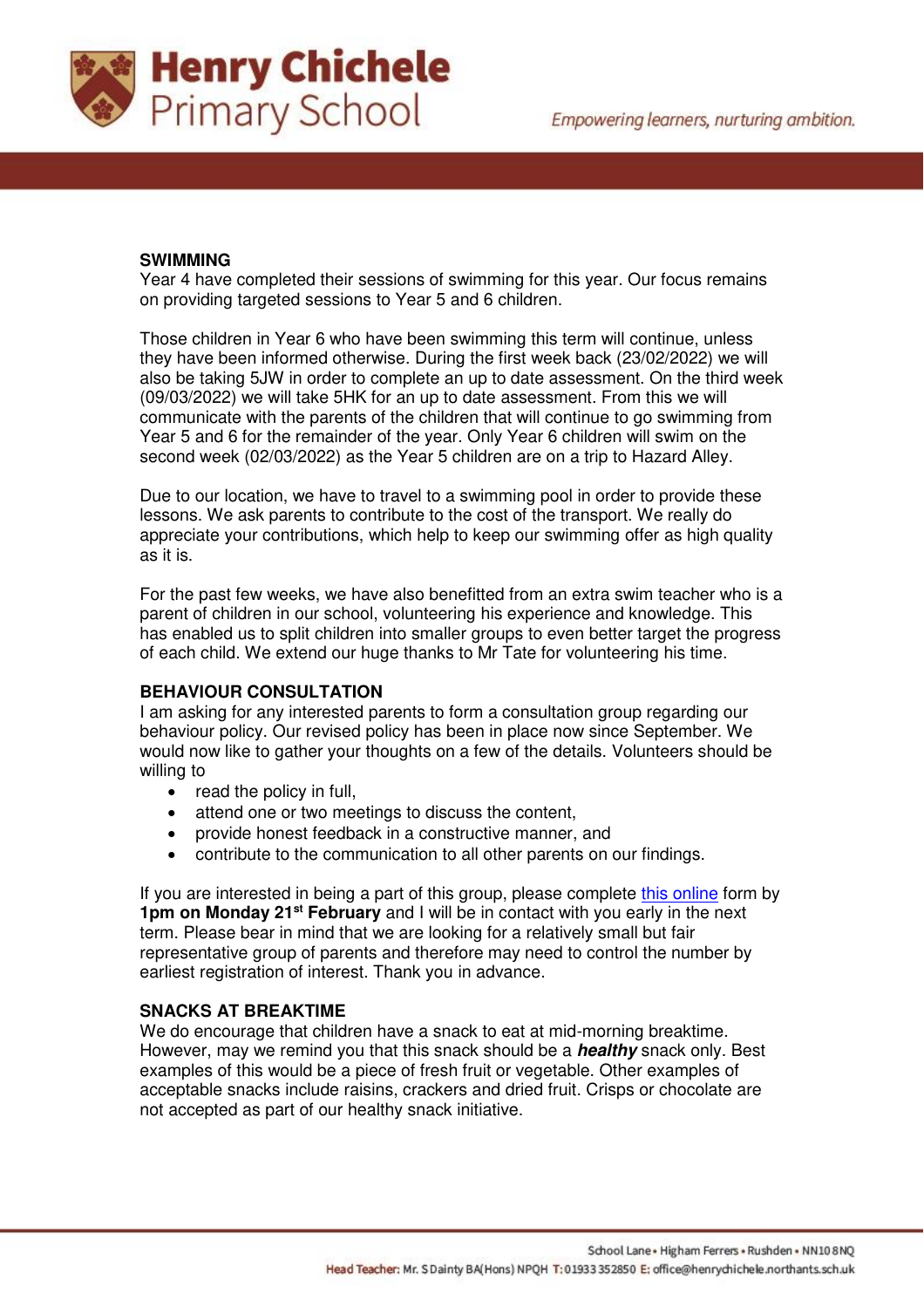

## **WATER BOTTLES**

We regularly encourage children to drink throughout the day and they are advised to have a water bottle in the classroom with them. Many children choose to have this water bottle on their table or under their chair. Bottles should **not** be filled with any other liquids including fruit juices. Thank you.

### **YEAR 6 SATS INFORMATION SESSION**

Staff in Year 6 would like to invite Year 6 parents to an information session which will be held online at **5pm on Thursday 24th February**. In order to attend the event, please use [this form to sign up.](https://forms.office.com/r/TUnPNFC8E4) We are holding this event online to enable ease of access and also so that the session can be recorded and referred back to at a later date.

### **YEAR 3 HISTORY VISITOR**

On the first day back to school after half term (21st February), Year 3 have an Ancient Egypt experience day in school. Quick reminder that we are inviting the children to come to school dressed as an Ancient Egyptian! No need for extravagant and costly costumes, just a plain white t-shirt, belt and some bottoms would do the job just as well!

### **JEWELLERY UPDATE**

Please be reminded that no jewellery is permitted to be worn in school except a watch and **stud** earrings (no other earrings are permitted). Any watches worn must **NOT** be a smart watch with the ability to connect with phones or the internet.

As is recommended in national guidance, all jewellery must be removed for PE lessons. Children should come to school on their PE days ready for PE. This means with jewellery removed, if they are unable to remove it at school themselves, without assistance.

Children who are unable to remove jewellery, may tape over their stud earrings and participate in most of the PE lesson. Children that require tape should tape at home before coming into school. Staff will not apply tape to children's ears. Tape will be available from the school office if you arrive at school and have forgotten to tape. If able, children may apply themselves. Tape should be sufficient enough to prevent penetration to skin or bone behind the ear, for example. Children unable to remove their stud earrings and need to apply tape will take part in as much of the PE lesson as is safe, according to the teacher's risk assessment.

This approach is in line with national guidance and will ensure that all children take part in as much physical education as possible. However, I must reiterate, **ideally all children will remove all jewellery for every PE lesson.**